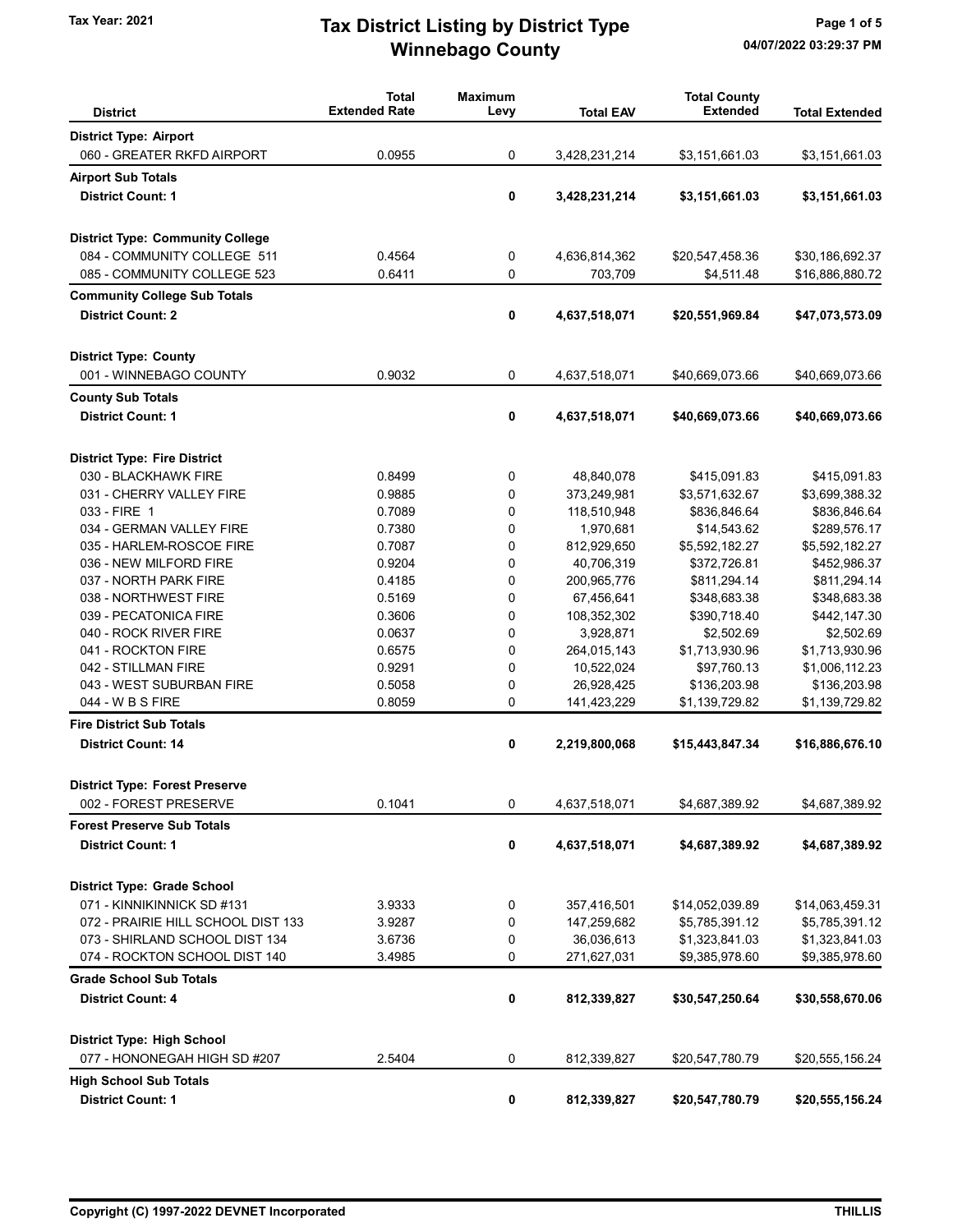## Winnebago County Tax Year: 2021 **Tax District Listing by District Type** Page 2 of 5

| <b>District</b>                                             | <b>Total</b><br><b>Extended Rate</b> | <b>Maximum</b><br>Levy | <b>Total EAV</b> | <b>Total County</b><br><b>Extended</b> | <b>Total Extended</b> |
|-------------------------------------------------------------|--------------------------------------|------------------------|------------------|----------------------------------------|-----------------------|
| <b>District Type: Libraries</b>                             |                                      |                        |                  |                                        |                       |
| 061 - SOUTH BELOIT CITY LIBRARY                             | 0.1946                               | 0                      | 134, 172, 471    | \$256,341.17                           | \$256,341.17          |
| <b>Libraries Sub Totals</b>                                 |                                      |                        |                  |                                        |                       |
| <b>District Count: 1</b>                                    |                                      | 0                      | 134, 172, 471    | \$256,341.17                           | \$256,341.17          |
| <b>District Type: Library District</b>                      |                                      |                        |                  |                                        |                       |
| 054 - CHERRY VALLEY LIBRARY                                 | 0.3495                               | 0                      | 308,049,580      | \$1,034,198.06                         | \$1,080,739.54        |
| 055 - NORTH SUBURBAN LIBRARY                                | 0.2777                               | 0                      | 1,438,621,367    | \$3,815,143.56                         | \$3,953,789.29        |
| 056 - PECATONICA LIBRARY                                    | 0.1817                               | 0                      | 102,726,256      | \$186,653.60                           | \$214,501.68          |
| 057 - TALCOTT FREE LIBRARY                                  | 0.2792                               | 0                      | 228,681,013      | \$629,148.66                           | \$629,148.66          |
| 058 - WINNEBAGO LIBRARY                                     | 0.1950                               | 0                      | 171,321,483      | \$334,076.90                           | \$334,076.90          |
| 059 - ROCKFORD CITY LIBRARY                                 | 0.4103                               | 0                      | 1,850,263,294    | \$7,380,053.13                         | \$7,380,553.41        |
| <b>Library District Sub Totals</b>                          |                                      |                        |                  |                                        |                       |
| <b>District Count: 6</b>                                    |                                      | 0                      | 4,099,662,993    | \$13,379,273.91                        | \$13,592,809.48       |
| District Type: Multi-Township Dist                          |                                      |                        |                  |                                        |                       |
| 101 - BU/HA/SH MULTI TOWNSHIP                               | 0.0400                               | 0                      | 74,752,298       | \$29,900.91                            | \$29,900.91           |
| 102 - DU/LA MULTI TOWNSHIP                                  | 0.0386                               | 0                      | 82,352,114       | \$31,609.46                            | \$31,609.46           |
| 124 - PE/SE MULTI TOWNSHIP                                  | 0.0507                               | 0                      | 108,849,181      | \$55,186.54                            | \$55,186.54           |
| <b>Multi-Township Dist Sub Totals</b>                       |                                      |                        |                  |                                        |                       |
| <b>District Count: 3</b>                                    |                                      | 0                      | 265,953,593      | \$116,696.91                           | \$116,696.91          |
| <b>District Type: Municipality</b>                          |                                      |                        |                  |                                        |                       |
| 017 - CHERRY VALLEY VILLAGE                                 | 0.0000                               | 0                      | 93,443,321       | \$0.00                                 | \$0.00                |
| 018 - DURAND VILLAGE                                        | 0.2757                               | 0                      | 18,920,146       | \$50,888.20                            | \$50,888.20           |
| 019 - LOVES PARK CITY                                       | 0.0000                               | 0                      | 433,596,145      | \$0.00                                 | \$0.00                |
| 020 - MACHESNEY PARK VILLAGE                                | 0.0000                               | 0                      | 412,733,419      | \$0.00                                 | \$0.00                |
| 021 - NEW MILFORD VILLAGE                                   | 0.0000                               | 0                      | 10,576,138       | \$0.00                                 | \$0.00                |
| 022 - PECATONICA VILLAGE                                    | 0.7562                               | 0                      | 30,625,272       | \$231,588.29                           | \$231,588.29          |
| 023 - ROCKFORD CITY                                         | 2.6361                               | 0                      | 1,850,249,378    | \$47,400,780.33                        | \$47,403,994.49       |
| 024 - ROCKTON VILLAGE                                       | 0.6208                               | 0                      | 180,100,668      | \$1,097,322.57                         | \$1,097,322.57        |
| 025 - ROSCOE VILLAGE                                        | 0.6153                               | 0                      | 248,529,497      | \$1,528,228.44                         | \$1,528,228.44        |
| 026 - SOUTH BELOIT CITY                                     | 1.0169                               | 0                      | 134, 172, 471    | \$1,339,534.08                         | \$1,339,534.08        |
| 027 - WINNEBAGO VILLAGE                                     | 0.8391                               | 0                      | 54,963,537       | \$461,199.04                           | \$461,199.04          |
| <b>Municipality Sub Totals</b><br><b>District Count: 11</b> |                                      | 0                      | 3,467,909,992    | \$52,109,540.95                        | \$52,112,755.11       |
|                                                             |                                      |                        |                  |                                        |                       |
| <b>District Type: Park District</b>                         |                                      |                        |                  |                                        |                       |
| 046 - ROCKFORD PARK DISTRICT                                | 0.9739                               | 0                      | 2,668,340,386    | \$25,154,862.77                        | \$25,534,885.80       |
| 047 - SUMNER PARK                                           | 0.1360                               | 0                      | 88,788,354       | \$120,752.16                           | \$120,752.16          |
| 048 - WINNEBAGO PARK DISTRICT                               | 0.1200                               | 0                      | 111,484,581      | \$133,781.50                           | \$133,781.50          |
| 049 - SEWARD PARK DISTRICT                                  | 0.1362                               | 0                      | 20,816,978       | \$28,352.72                            | \$28,352.72           |
| <b>Park District Sub Totals</b>                             |                                      |                        |                  |                                        |                       |
| <b>District Count: 4</b>                                    |                                      | 0                      | 2,889,430,299    | \$25,437,749.15                        | \$25,817,772.18       |
| <b>District Type: Road District</b>                         |                                      |                        |                  |                                        |                       |
| 110 - BURRITT TWSP ROAD                                     | 0.1859                               | 0                      | 30,788,488       | \$57,235.80                            | \$57,235.80           |
| 111 - CHERRY VALLEY TWSP ROAD                               | 0.2439                               | 0                      | 334, 180, 547    | \$786,163.48                           | \$786,163.48          |
| 112 - DURAND TWSP ROAD                                      | 0.2713                               | 0                      | 43,683,717       | \$117,259.61                           | \$117,259.61          |
| 113 - HARLEM TWSP ROAD                                      | 0.0440                               | 0                      | 743,361,003      | \$301,544.82                           | \$301,544.82          |
| 114 - HARRISON TWSP ROAD                                    | 0.1907                               | 0                      | 17,391,880       | \$33,166.31                            | \$33,166.31           |
| 115 - LAONA TWSP ROAD                                       | 0.1835                               | 0                      | 38,668,548       | \$70,956.78                            | \$70,956.78           |
| 116 - OWEN TWSP ROAD                                        | 0.1897                               | 0                      | 96,573,171       | \$183,199.29                           | \$183,199.29          |
| 117 - PECATONICA TWSP ROAD                                  | 0.1766                               | 0                      | 79,809,450       | \$140,943.50                           | \$140,943.50          |
| 118 - ROCKFORD TWSP ROAD                                    | 0.1218                               | 0                      | 2,264,399,417    | \$2,686,843.02                         | \$2,686,843.02        |
| 119 - ROCKTON TWSP ROAD                                     | 0.1466                               | 0                      | 298,455,804      | \$430,431.21                           | \$430,431.21          |
| 120 - ROSCOE TWSP ROAD                                      | 0.1562                               | 0                      | 522,353,653      | \$814,201.03                           | \$814,201.03          |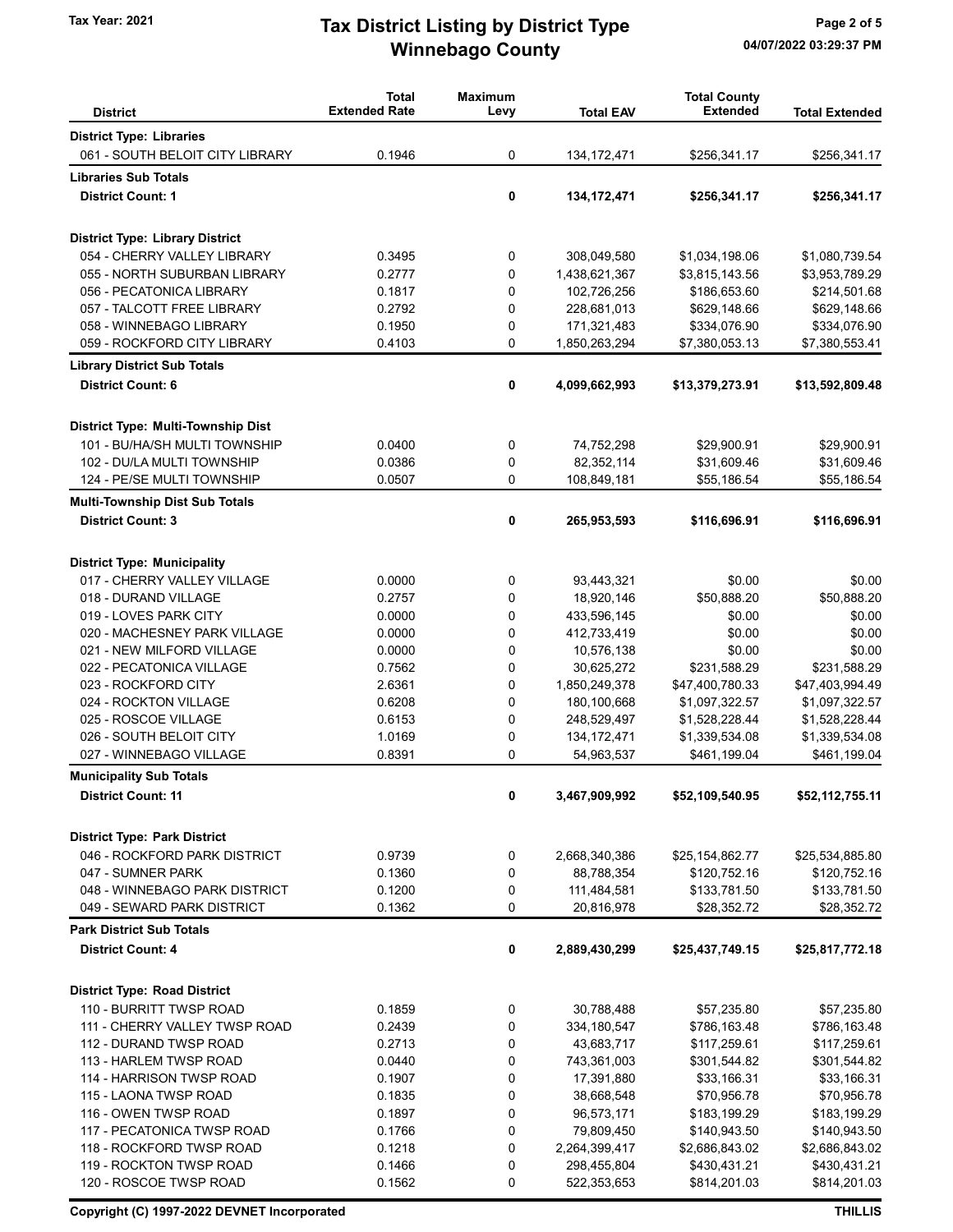## Winnebago County Tax Year: 2021 **Tax District Listing by District Type** Page 3 of 5

| <b>District</b>                          | <b>Total</b><br><b>Extended Rate</b> | <b>Maximum</b><br>Levy | <b>Total EAV</b> | <b>Total County</b><br><b>Extended</b> | <b>Total Extended</b> |
|------------------------------------------|--------------------------------------|------------------------|------------------|----------------------------------------|-----------------------|
| <b>District Type: Road District</b>      |                                      |                        |                  |                                        |                       |
| 121 - SEWARD TWSP ROAD                   | 0.3955                               | 0                      | 29,795,882       | \$117,842.71                           | \$117,842.71          |
| 122 - SHIRLAND TWSP ROAD                 | 0.1102                               | 0                      | 26,571,930       | \$29,282.26                            | \$29,282.26           |
| 123 - WINNEBAGO TWSP ROAD                | 0.1809                               | 0                      | 111,484,581      | \$201,675.60                           | \$201,675.60          |
| <b>Road District Sub Totals</b>          |                                      |                        |                  |                                        |                       |
| <b>District Count: 14</b>                |                                      | 0                      | 4,637,518,071    | \$5,970,745.42                         | \$5,970,745.42        |
|                                          |                                      |                        |                  |                                        |                       |
| <b>District Type: Sanitary Districts</b> |                                      |                        |                  |                                        |                       |
| 050 - DURAND SANITARY                    | 0.0396                               | 0                      | 17,073,151       | \$6,577.89                             | \$6,577.89            |
| 051 - FOUR RIVERS SANITATION AUTHORIT    | 0.1731                               | 0                      | 3, 187, 188, 274 | \$5,333,711.40                         | \$5,333,711.40        |
| 053 - SEWARD SANITARY                    | 0.0802                               | 0                      | 4,904,018        | \$3,933.02                             | \$3,933.02            |
| <b>Sanitary Districts Sub Totals</b>     |                                      |                        |                  |                                        |                       |
| <b>District Count: 3</b>                 |                                      | 0                      | 3,209,165,443    | \$5,344,222.31                         | \$5,344,222.31        |
| <b>District Type: Special Districts</b>  |                                      |                        |                  |                                        |                       |
| 062 - RKFD - WINN DRAINAGE               | 0.0371                               | 0                      | 12,145,506       | \$4,505.99                             | \$4,505.99            |
| 109 - COUNTRY OAKS SSA                   | 0.0000                               | 0                      | 0                | \$0.00                                 | \$0.00                |
| 136 - HARVEST HILLS SSA                  | 0.0000                               | 0                      | 3,256,371        | \$25,633.00                            | \$25,633.00           |
| 155 - PERRYVILLE ROAD SSA                | 0.0000                               | 0                      | 0                | \$0.00                                 | \$0.00                |
| 156 - OLDE RIVER RIDGE PLAT 6 SSA        | 0.0000                               | 0                      | 4,055            | \$653.34                               | \$653.34              |
| 158 - I-39 BAXTER ROAD SSA               | 0.0000                               | 0                      | $\mathbf 0$      | \$0.00                                 | \$0.00                |
| 169 - SOUTH BELOIT SSA 5                 | 0.0000                               | 0                      | 226,012          | \$117.78                               | \$117.78              |
| 170 - SOUTH BELOIT SSA 6                 | 0.0000                               | 0                      | 0                | \$0.00                                 | \$0.00                |
| 171 - SOUTH BELOIT SSA 7                 | 0.0000                               | 0                      | 0                | \$0.00                                 | \$0.00                |
| 172 - SOUTH BELOIT SSA 8                 | 0.0000                               | 0                      | $\mathbf 0$      | \$0.00                                 | \$0.00                |
| 173 - SOUTH BELOIT SSA 9                 | 0.0000                               | 0                      | $\Omega$         | \$0.00                                 | \$0.00                |
| 174 - SOUTH BELOIT SSA 10                | 0.0000                               | 0                      | 491,817          | \$305.43                               | \$305.43              |
| 175 - SPRING CREEK LAKES MAINT SSA 3     | 0.0000                               | 0                      | $\mathbf 0$      | \$0.00                                 | \$0.00                |
| 176 - LOVES PARK MAINT SSA 6             | 0.0000                               | 0                      | $\mathbf{0}$     | \$0.00                                 | \$0.00                |
| <b>Special Districts Sub Totals</b>      |                                      |                        |                  |                                        |                       |
| <b>District Count: 14</b>                |                                      | 0                      | 16,123,761       | \$31,215.54                            | \$31,215.54           |
|                                          |                                      |                        |                  |                                        |                       |
| <b>District Type: Street Light Dist</b>  |                                      |                        |                  |                                        |                       |
| 064 - LINCOLN-ACRES STREET LIGHT         | 0.0000                               | 0                      | 673,733          | \$0.00                                 | \$0.00                |
| 065 - WASHINGTON PARK STREET LIGHT       | 0.0126                               | 0                      | 1,660,979        | \$209.28                               | \$209.28              |
| <b>Street Light Dist Sub Totals</b>      |                                      |                        |                  |                                        |                       |
| <b>District Count: 2</b>                 |                                      | 0                      | 2,334,712        | \$209.28                               | \$209.28              |
| <b>District Type: TIF Districts</b>      |                                      |                        |                  |                                        |                       |
| 052 - PRESTON & CENTRAL TIF              | 0.0000                               | 0                      | 2,717,129        | \$100,733.10                           | \$100,733.10          |
| 063 - WESTSIDE TIF #2                    | 0.0000                               | 0                      | 0                | \$0.00                                 | \$0.00                |
| 066 - EAST STATE & ALPINE TIF            | 0.0000                               | 0                      | 12,802,590       | \$143,925.04                           | \$143,925.04          |
| 067 - WEST STATE & CENTRAL TIF           | 0.0000                               | 0                      | 10,333,932       | \$112,894.56                           | \$112,894.56          |
| 068 - WEST STATE & KILBURN TIF           | 0.0000                               | 0                      | 1,138,091        | \$45,301.58                            | \$45,301.58           |
| 088 - NORTH MAIN & AUBURN TIF            | 0.0000                               | 0                      | 1,543,036        | \$33,118.82                            | \$33,118.82           |
| 089 - JACKSON SCHOOL TIF                 | 0.0000                               | 0                      | 7,492,193        | \$45,282.36                            | \$45,282.36           |
| 093 - NORTH MAIN TIF                     | 0.0000                               | 0                      | 1,417,862        | \$61,669.04                            | \$61,669.04           |
| 094 - GLOBAL TRADE TIF #1                | 0.0000                               | 0                      | 35,707,177       | \$1,481,884.66                         | \$1,481,884.66        |
| 098 - MACHESNEY PARK TIF                 | 0.0000                               | 0                      | 9,641,043        | \$879,019.60                           | \$879,019.60          |
| 104 - SOUTH ROCKFORD TIF                 | 0.0000                               | 0                      | 2,033,336        | \$141,821.06                           | \$141,821.06          |
| 105 - LINCOLNWOOD TIF                    | 0.0000                               | 0                      | 492,756          | \$59,920.52                            | \$59,920.52           |
| 106 - DURAND VILLAGE TIF                 | 0.0000                               | 0                      | 1,735,735        | \$44,612.12                            | \$44,612.12           |
| 107 - SPRINGFIELD CORNERS TIF            | 0.0000                               | 0                      | 1,933,120        | \$228,911.52                           | \$228,911.52          |
| 125 - WAGON WHEEL TIF                    | 0.0000                               | 0                      | 1,725,201        | \$111,775.06                           | \$111,775.06          |
| 126 - RIVER OAKS TIF                     | 0.0000                               | 0                      | 302,487          | \$28,483.72                            | \$28,483.72           |
| 127 - GARRISON SCHOOL TIF                | 0.0000                               | 0                      | 2,194,436        | \$126,986.94                           | \$126,986.94          |
| 128 - KISHWAUKEE & HARRISON TIF          | 0.0000                               | 0                      | 2,071,505        | \$59,438.46                            | \$59,438.46           |
| 129 - LINCOLNWOOD TIF #2                 | 0.0000                               | 0                      | 355,359          | \$42,261.18                            | \$42,261.18           |

Copyright (C) 1997-2022 DEVNET Incorporated THILLIS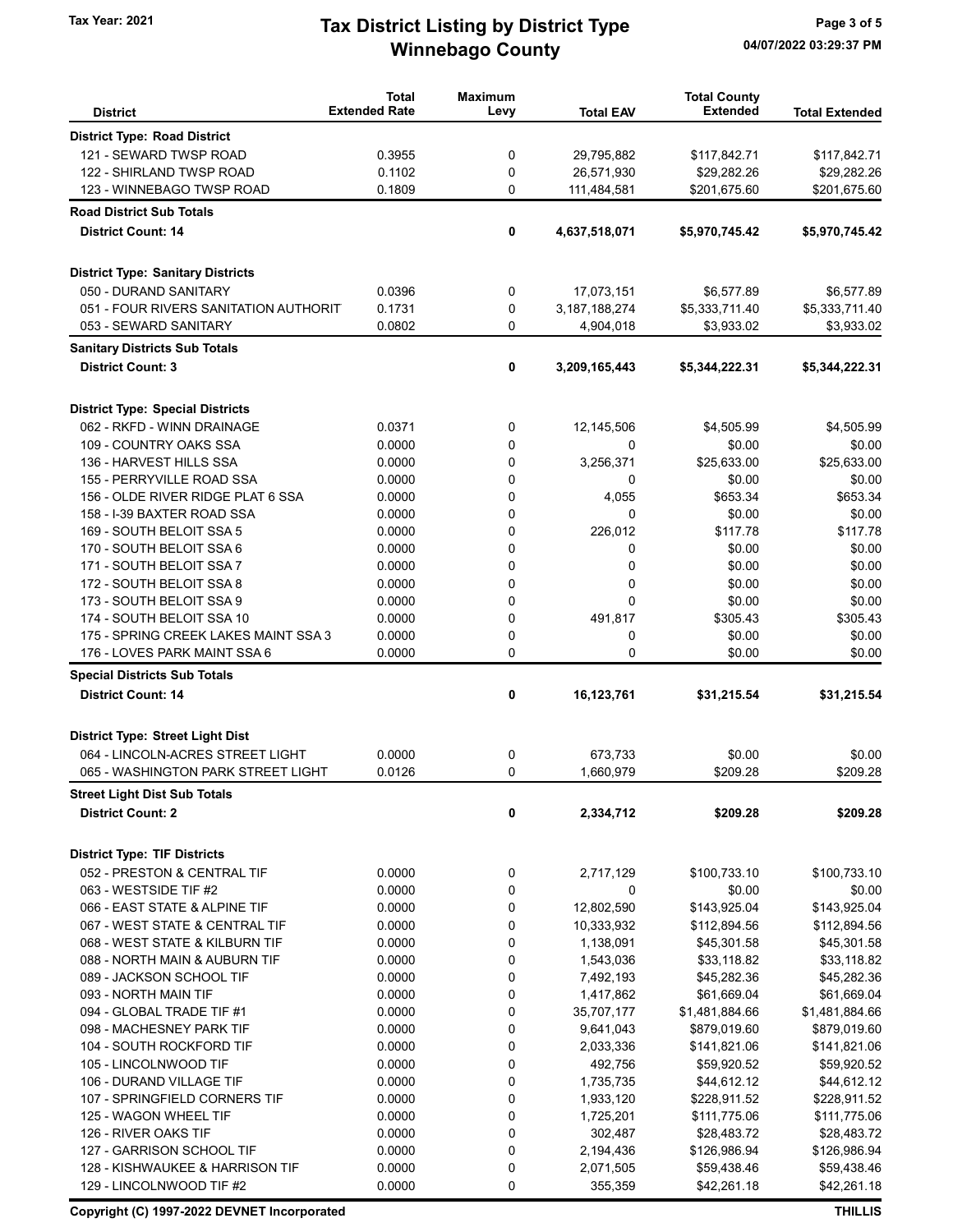## Winnebago County Tax Year: 2021 **Tax District Listing by District Type** Page 4 of 5

|                                          | <b>Total</b>         | <b>Maximum</b> |                  | <b>Total County</b> |                       |
|------------------------------------------|----------------------|----------------|------------------|---------------------|-----------------------|
| <b>District</b>                          | <b>Extended Rate</b> | Levy           | <b>Total EAV</b> | <b>Extended</b>     | <b>Total Extended</b> |
| <b>District Type: TIF Districts</b>      |                      |                |                  |                     |                       |
| 130 - HOPE VI TIF                        | 0.0000               | 0              | 1,857,588        | \$141,390.64        | \$141,390.64          |
| 132 - NORTH 2ND TIF LOVES PARK           | 0.0000               | 0              | 13,603,419       | \$193,824.90        | \$193,824.90          |
| 133 - GLOBAL TRADE TIF #2                | 0.0000               | 0              | 11,316,028       | \$414,839.32        | \$414,839.32          |
| 134 - ASSISTED LIVING/ RIVER HOUSING TII | 0.0000               | 0              | 102,485          | \$61.28             | \$61.28               |
| 135 - NORTH 2ND TIF MACHESNEY PARK       | 0.0000               | 0              | 15,452,807       | \$711,144.38        | \$711,144.38          |
| 137 - MAIN & WHITMAN TIF                 | 0.0000               | 0              | 2,045,741        | \$145,177.34        | \$145,177.34          |
| 138 - MIDTOWN TIF                        | 0.0000               | 0              | 6,548,542        | \$73,434.02         | \$73,434.02           |
| 139 - KISHWAUKEE & HARRISON TIF #2       | 0.0000               | 0              | 484,329          | \$245.38            | \$245.38              |
| 140 - FORMER BELOIT CORP TIF             | 0.0000               | 0              | 3,032,996        | \$122,668.64        | \$122,668.64          |
| 141 - GLOBAL TRADE TIF #3                | 0.0000               | 0              | 16, 117, 651     | \$125,680.34        | \$125,680.34          |
| 142 - RIVER DISTRICT NORTH TIF           | 0.0000               | 0              | 14,527,079       | \$593,774.04        | \$593,774.04          |
| 143 - BROADWAY TIF                       | 0.0000               | 0              | 13,502,315       | \$93,532.46         | \$93,532.46           |
| 144 - EAST RIVER TIF                     | 0.0000               | 0              | 12,849,426       | \$480,476.86        | \$480,476.86          |
| 145 - SUMNER ROAD / GROVE ST TIF         | 0.0000               | 0              | 67,034           | \$0.00              | \$0.00                |
| 146 - LOVES PARK CORP CENTER TIF         | 0.0000               | 0              | 10,757,349       | \$611,664.02        | \$611,664.02          |
| 147 - WESTSTONE TIF                      | 0.0000               | 0              | 6,871,163        | \$613,284.12        | \$613,284.12          |
| 148 - NORTH WILLOW CREEK TIF             | 0.0000               | 0              | 1,727,641        | \$23,434.44         | \$23,434.44           |
| 149 - SOUTH WILLOW CREEK TIF             | 0.0000               | 0              | 14,024,547       | \$706,367.00        | \$706,367.00          |
| 150 - GLOBAL TRADEPARK SOUTH TIF         | 0.0000               | 0              | 468.871          | \$33,789.86         | \$33,789.86           |
| 151 - I-39 / BAXTER ROAD TIF             | 0.0000               | 0              | 13,735,646       | \$1,156,643.86      | \$1,156,643.86        |
| 152 - ZENITH CUTTER TIF                  | 0.0000               | 0              | 12,604,618       | \$1,155,532.98      | \$1,155,532.98        |
| 153 - SPRING CREEK LAKES TIF             | 0.0000               | 0              | 11,724,489       | \$1,074,913.64      | \$1,074,913.64        |
| 154 - FORMER WARNER ELECTRIC TIF         | 0.0000               | 0              | 548,403          | \$15,557.02         | \$15,557.02           |
| 157 - JEFFERSON / NORTH 3RD ST TIF       | 0.0000               | 0              | 723,641          | \$61,826.58         | \$61,826.58           |
| 159 - MULFORD & EAST STATE STREET TIF    | 0.0000               | 0              | 49,483,989       | \$791,574.02        | \$791,574.02          |
| 164 - AUBURN STREET TIF                  | 0.0000               | 0              | 8,099,101        | \$192,606.60        | \$192,606.60          |
| 165 - FOREST HILLS ROAD TIF              | 0.0000               | 0              | 6,493,974        | \$224,876.40        | \$224,876.40          |
| 166 - GARDNER / BLACKHAWK TIF            | 0.0000               | 0              | 9,088,921        | \$183,991.34        | \$183,991.34          |
| 167 - VILLAGE OF ROCKTON DOWNTOWN T      | 0.0000               | 0              | 4,854,417        | \$79,355.56         | \$79,355.56           |
| 168 - AMEROCK HOTEL TIF                  | 0.0000               | 0              | 4,476,973        | \$443,407.00        | \$443,407.00          |
| 177 - SOUTH MAIN-ROCK ST TIF             | 0.0000               | 0              | 376,800          | \$11,718.84         | \$11,718.84           |
| 178 - KISHWAUKEE HARRISON TIF            | 0.0000               | 0              | 252,408          | \$1,690.28          | \$1,690.28            |
| 179 - GARDNER-PARK TIF                   | 0.0000               | 0              | 1,592,291        | \$34,159.78         | \$34,159.78           |
| <b>TIF Districts Sub Totals</b>          |                      |                |                  |                     |                       |
| <b>District Count: 52</b>                |                      | 0              | 365,049,670      | \$14,260,682.28     | \$14,260,682.28       |
| <b>District Type: Township</b>           |                      |                |                  |                     |                       |
| 003 - BURRITT TOWNSHIP                   | 0.1628               | 0              | 30,788,488       | \$50,123.66         | \$50,123.66           |
| 004 - CHERRY VALLEY TOWNSHIP             | 0.1248               | 0              | 334,180,547      | \$402,268.16        | \$402,268.16          |
| 005 - DURAND TOWNSHIP                    | 0.1698               | 0              | 43,683,717       | \$73,389.92         | \$73,389.92           |
| 006 - HARLEM TOWNSHIP                    | 0.1025               | 0              | 743,361,003      | \$702,462.36        | \$702,462.36          |
| 007 - HARRISON TOWNSHIP                  | 0.1158               | 0              | 17,391,880       | \$20,139.80         | \$20,139.80           |
| 008 - LAONA TOWNSHIP                     | 0.1147               | 0              | 38,668,548       | \$44,352.83         | \$44,352.83           |
| 009 - OWEN TOWNSHIP                      | 0.1349               | 0              | 96,573,171       | \$130,277.21        | \$130,277.21          |
| 010 - PECATONICA TOWNSHIP                | 0.1725               | 0              | 79,809,450       | \$137,671.31        | \$137,671.31          |
| 011 - ROCKFORD TOWNSHIP                  | 0.1173               | 0              | 2,264,399,417    | \$2,587,575.42      | \$2,587,575.42        |
| 012 - ROCKTON TOWNSHIP                   | 0.1850               | 0              | 298,455,804      | \$543,177.15        | \$543,177.15          |
| 013 - ROSCOE TOWNSHIP                    | 0.1371               | 0              | 522,353,653      | \$714,641.25        | \$714,641.25          |
| 014 - SEWARD TOWNSHIP                    | 0.3803               | 0              | 29,795,882       | \$113,313.73        | \$113,313.73          |
| 015 - SHIRLAND TOWNSHIP                  | 0.1801               | 0              | 26,571,930       | \$47,856.05         | \$47,856.05           |
| 016 - WINNEBAGO TOWNSHIP                 | 0.1545               | 0              | 111,484,581      | \$172,243.68        | \$172,243.68          |
| <b>Township Sub Totals</b>               |                      |                |                  |                     |                       |
| <b>District Count: 14</b>                |                      | 0              | 4,637,518,071    | \$5,739,492.53      | \$5,739,492.53        |
| <b>District Type: Unit Schools</b>       |                      |                |                  |                     |                       |
| 070 - HARLEM SCHOOL DIST 122             | 6.8589               | 0              | 752,156,244      | \$48,859,362.42     | \$48,859,362.42       |
| 075 - NORTH BOONE SD #200                | 6.7220               | 0              | 1,209,062        | \$81,273.14         | \$11,792,647.84       |
| 076 - ROCKFORD SCHOOL DIST 205           | 6.2646               | 0              | 2,591,299,450    | \$156,799,397.05    | \$157,004,932.55      |